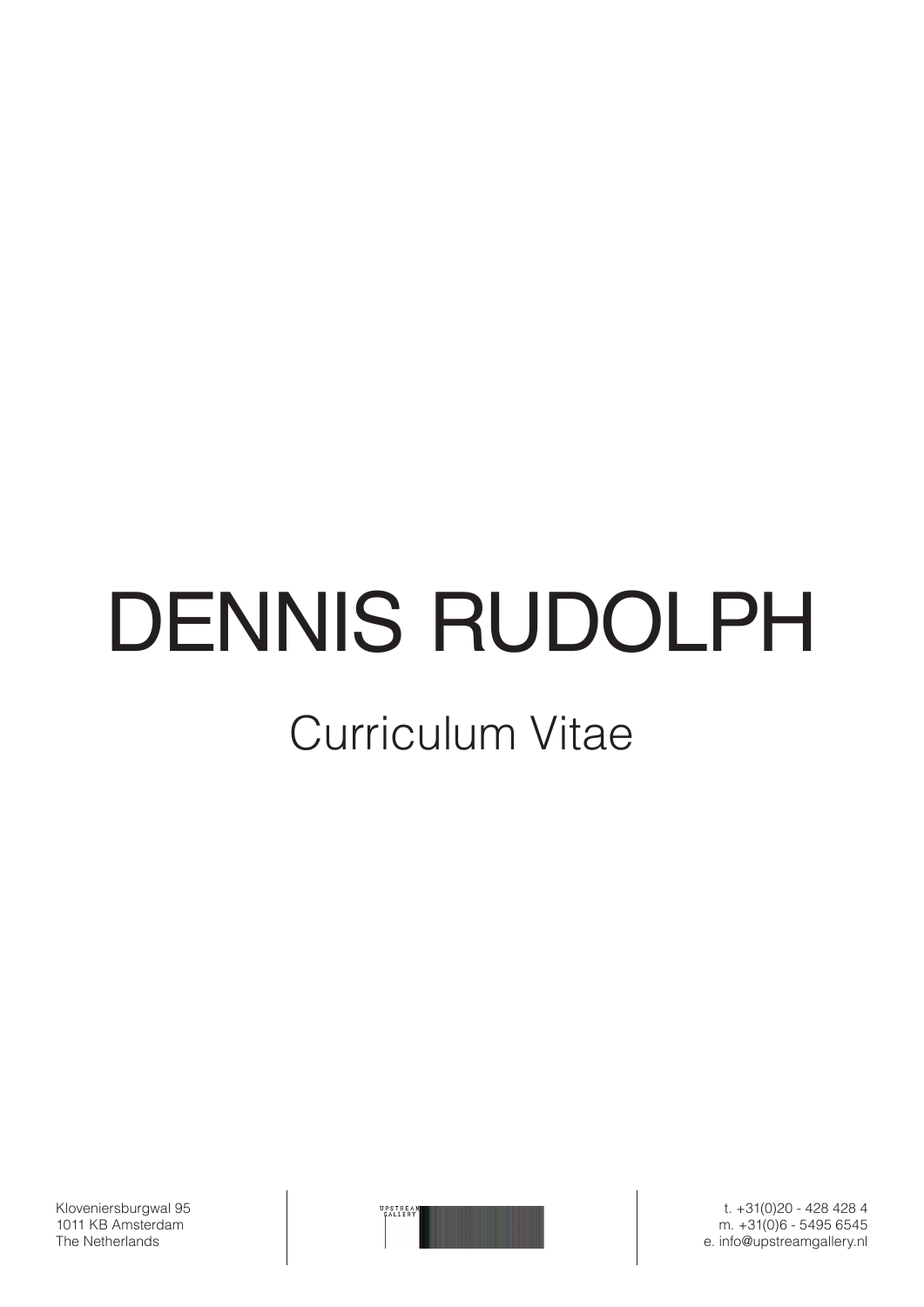| Name:             | Dennis Rudolph        |                                               |
|-------------------|-----------------------|-----------------------------------------------|
| <b>Website</b>    | www.dennisrudolph.com |                                               |
| Date of Birth:    | 1979, Berlin, Germany |                                               |
| <b>Residence:</b> | Berlin, Germany       |                                               |
| <b>Education:</b> | 2009                  | Rome International Spring Academy             |
|                   | $2000 - 2004$         | Universität der Künste, Berlin                |
|                   | 2000                  | Repin Academy, St. Petersburg, Russia         |
|                   | 1998                  | Language and Culture Institute Beijing, China |

#### **SOLO EXHIBITIONS (SELECTION)**

- 2021 The 5 Minute Apocalypse, Oude Kerk, Amsterdam
- 2019 Fallen Angels, Upstream Gallery, Amsterdam
- 2018 Messengers of the AI, Kunststiftung Poolhaus-Blankenese, Hamburg The Portal, DTLA Film Festival, Los Angeles
- 2016 The Dark Side of the Portal, Lily Robert, Paris
- 2015 The Portal TV, Lichthaus Arnsberg, Germany Performance "PUBLIC APOLOGY", Part of a space is a space - DAZ, Berlin
- 2014 California Dreaming, Galerie Jette Rudolph, Berlin, Germany Moscow International Biennale for Young Art, Main Project, Moscow Genese de l'Enfer, Galerie Oliver Robert, Paris, France
- 2013 California City, Seven Swans, Frankfurt a.M., Frankfurt Paradise Lost, Galerie Jette Rudolph, Berlin
- 2012 Paradise Lost, Concord, Los Angeles Wege in den Nihilismus, Upstream Gallery, Amsterdam
- 2010 Nemesis Das Grosse Glück, Upstream Gallery, Amsterdam
- 2008 Der Heilige Krieg, Teil II, Innerster Kreis (Nothwendigkeit) Galerie Jette Rudolph, Berlin The Holy War, Chapter I, The Sacrifice Of Youth - Perry Rubenstein Gallery, NY
- 2007 Dortumder Kunstverein
- 2006 Der Lichttempel, Art Forum Berlin, Galerie Jette Rudolph, Berlin Dem unbekannten Gott, Galerie Jette Rudolph Berlin (Kat., Revolver Verlag) Upstream Gallery, Amsterdam
- 2004 Dennis Rudolph, Ästhetischer Fundamentalismus, Galerie Jette Rudolph, Berlin
- 1998 Punk Club "Scream Bar", Peking, China

#### **GROUP EXHIBITIONS (SELECTION)**

- 2022 Art Rotterdam 2022, Van Nelle Fabriek Rotterdam, Netherlands KARACHI BIENNALE, Pakistan
- 2021 EUROPA, Oude Kerk, Amsterdam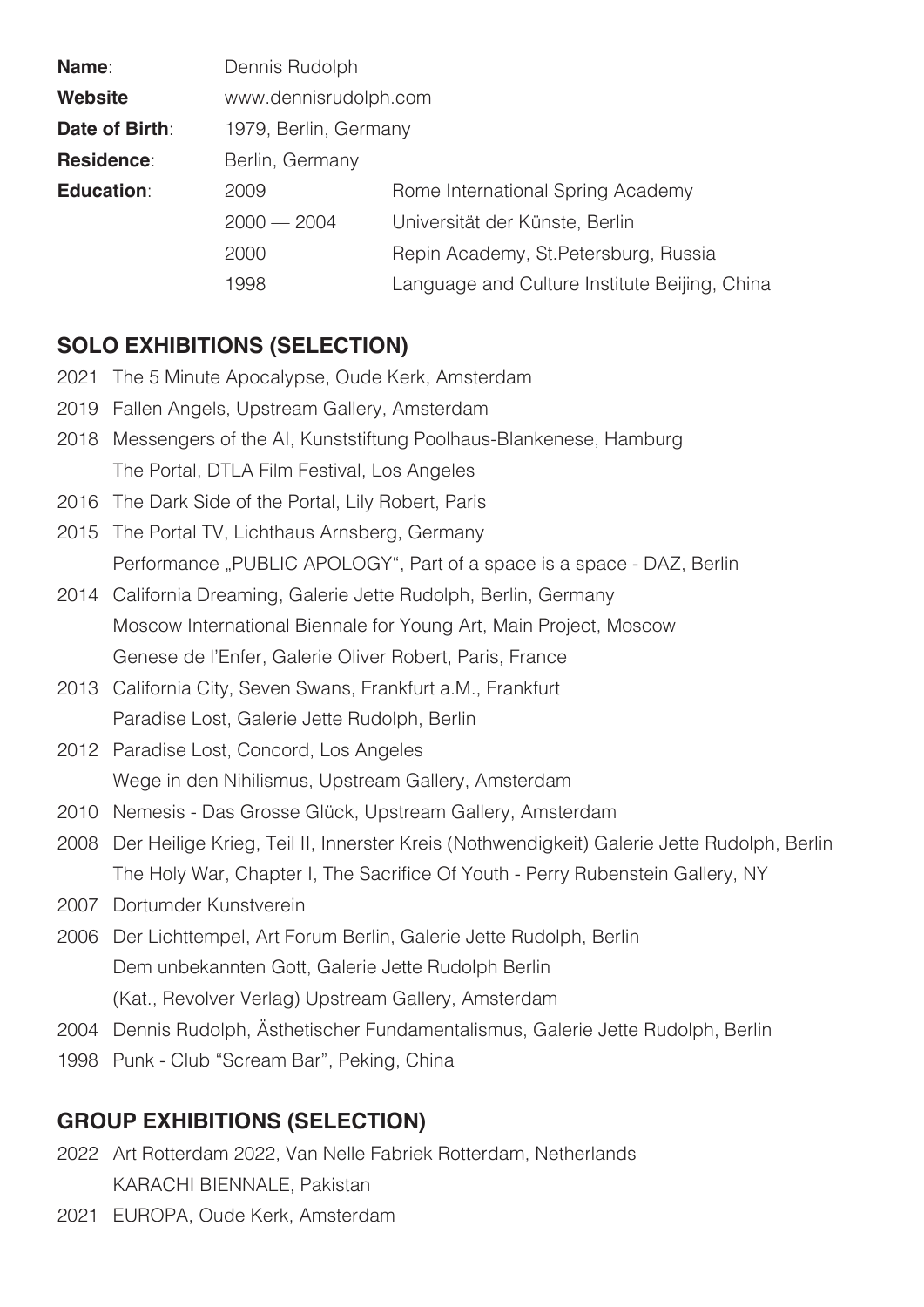HERMES'TEARS, German Consulate General, Karachi, Pakistan FLOW, Museum Ratingen, curated by Ellen Blumenstein, Imagine the City THE 5 MINUTE APOCALYPSE, Oude Kerk, Amsterdam ARTIFICIAL\_GODS\_Eurydike, barK Galerie Berlin, Berlin

- 2020 MiXED TAPE, Galerie Feldbuch Wiesner Rudolph, Berlin GABELLO COLLECTION: In Search of the Miraculous, Project Space On The Inside, Amsterdam 0010\_exhibitions, Dennis Rudolph + Thomas Radin, hanz.studio, Berlin Upstream Focus - Dennis Rudolph, Upstream Gallery, Amsterdam Art Rotterdam 2020 with Upstream Gallery, Rotterdam Depending on Positions, first GPS based AR exhibition in Berlin
- 2019 DEPENDING ON POSITIONS with Sam Mattacot and Tristan Schulze; inititiated by Office Impart and STATE OF THE ART BERLIN
- 2018 Out of Office, Museum der Arbeit Hamburg, Hamburg Seinerzeit, 30 Jahre Kunstverein Arnsberg, Arnsberg
- 2017 The Museum Has Abandoned Us, State of the Art, Berlin In Between, Summer Exhibition, Feldbusch Wiesner Rudolph, Berlin State of the Art, Lily Robert, Paris
- 2016 The Dark Side of the Portal, Lily Robert, Paris JUMP!, CAC Brétigny, France
- 2015 Transformer, Upstream Gallery, Amsterdam A space is space is a space - DAZ, Berlin
- 2014 Der schwarze Hund, Gesellschaft der Freunde junger Kunst, Baden-Baden, Germany
- 2013 PAINTING FOREVER! KW Institute for Contemporary Art, Berlin A Decade Upstream, Upstream Gallery at Lloyd Hotel Amsterdam
- 2012 GewaltKunstWerk, Kristiansand Kunsthall, Kristiansand Fassadengestaltung Nationaltheater & Plakat, Bayerische Staatsoper Death can dance - TOWNHOUSE, Zürich Donatello parmi les fauves, Galerie Olivier Robert, Paris
- 2011 For love not money, Tallinn Print Triennial, Tallinn Hallewujah, Apart, Stuttgart & Künstlerhaus Bethanien, Berlin La Vallée Patibulaire, Berlin Waking The Dead - Autocenter, Berlin
- 2010 Home Run, Architekturmuseum der TU-Berlin, Berlin Waking the Dead, Autocenter, Berlin
- 2009 The Last Kingdom, Project & Presentation, Berlin paper rules. apt. draschan, Vienna High Society, Schickeria, Braunschweig